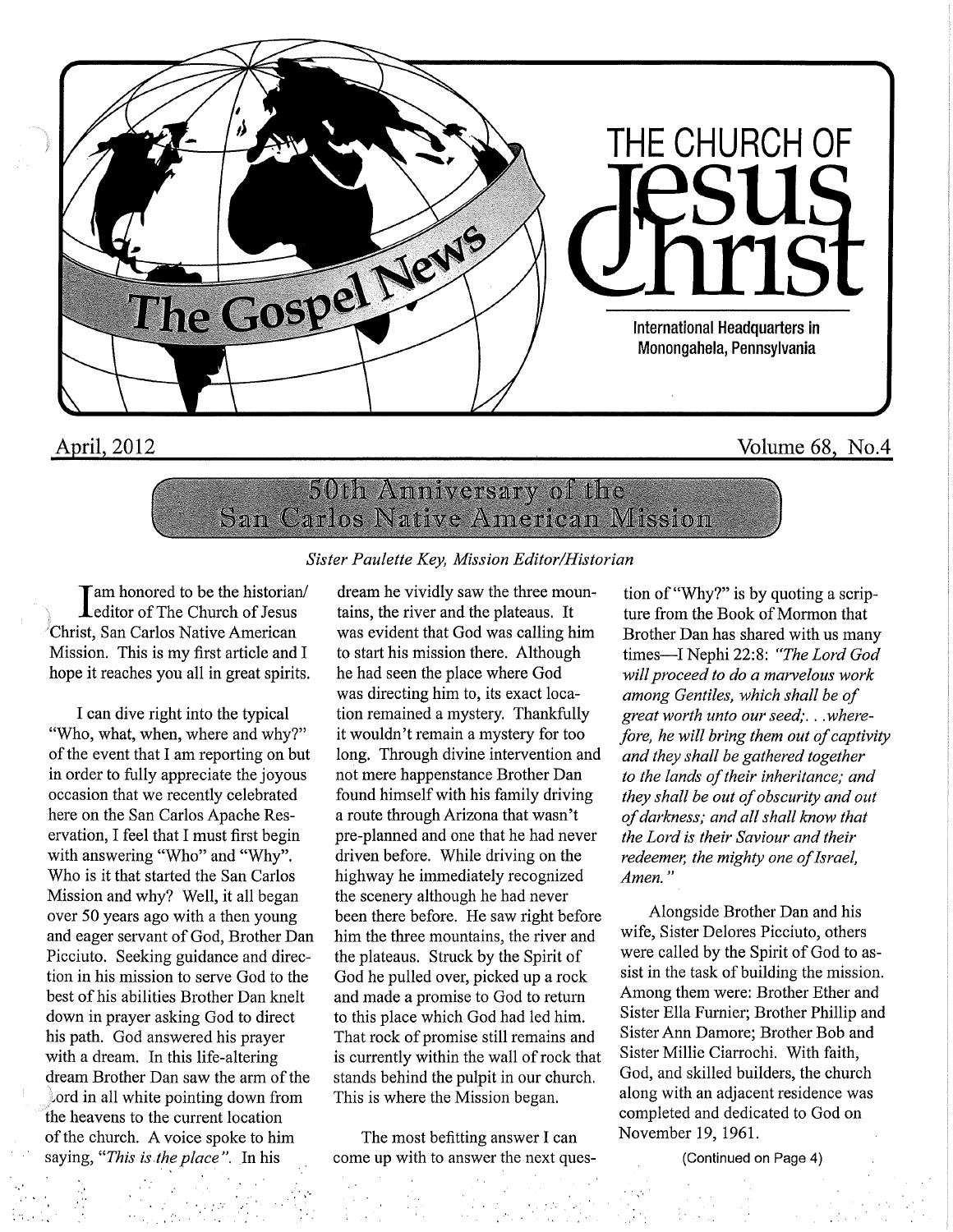## The Interpreters

 $\mathbf{W}$  read in Moroni's account,  $\bf{V}$  Ether 3, that after the brother of Jared experienced the fullness of the revelation of Jesus Christ he was commanded of God to write his experience and seal up the writings. It was written in a language that could not be read. The Lord then provided the brother of Jared with two stones [God made and God given] which would magnify [or interpret] that which was written in God's due time. The Lord commanded the brother of Jared to "seal up the two stones with the writings" (Ether 3:21-28). More than 1,000 years later Moroni receives a similar commandment from God to seal up the sacred records and the interpreters (Ether 4:5). Moroni then seals up the same interpreters the brother of Jared received, spoken of in the 3rd and 4th chapter of Ether.

This record that the brother of Jared started was the beginning of the twenty-four gold plates which contain the spiritual history of the Jaredites. Ether completed the record and hid the gold plates in a manner that the people ofLimhi would find them (Ether 15:33). No account is given concerning the location of the interpreters at the time that Ether buried the plates. Ether fulfills the commandment given to the brother of Jared in Ether 3:28, to seal up the two stones with the plates.

The next chronological event mentioning the twenty-four gold plates leads us to Mosiah 8:7-11 . When the expedition of king Limhi went seeking the land of Zarahemla they instead discovered the remains of the Jaredites. They returned to king Limhi with the relics of the lost civilization and the twenty-four gold plates. Did they have the interpreters?

Reading on we see that king Limhi At the near end of the ministry of  $\# \# \# \# \# \#$ 

asks Ammon, the leader of the expedition sent from Zarahemla to locate the people of Zeniff, if he could translate the twenty-four gold plates, Ammon answered Limhi that king Mosiah had the gift to translate (Mosiah 8:18), then in the same verse speaks regarding the use of the interpreters. Ammon speaks in a manner that leads the reader to believe that the interpreters are already in king Mosiah's possession. How could this be if the interpreters were buried with the twentyfour gold plates?

The answer is found in Mosiah 8:19. In the rejoicing of king Limhi over the discovery he speaks of "these plates" and "these interpreters", speaking of that which he had in his and Ammon's presence at the time of their discussion. Therefore the interprefers were buried with the twentyfour gold plates by Ether and discovered by Limhi's expedition. Further proof to substantiate this fact is when king Benjamin gave to his son, king Mosiah, the brass plates, the plates of Nephi, the sword of Laban and the ball and director (Mosiah 1:16). In bestowing such precious sacred treasures why is no mention made of the interprefers? Because the interpreters were not yet discovered, they were still hid with the twenty-four gold plates.

When king Limhi and his group finally returned to Zarahemla, the twenty-four gold plates and the interpreters were delivered to king Mosiah. King Mosiah translated the twenty-four gold plates by using the "two stones which were fastened into the two rims of a bow", the same two stones prepared ages ago for the brother of Jared (Mosiah 28:11-18). At the end of king Mosiah's reign he conferred all the sacred records and the interpreters into the charge of Alma, the son of Alma (Mosiah 28:20).

Alma, the son of Alma, the first chief judge; we see Alma confers the sacred records with the interpreters into the care of his son, Helaman (Alma 37:21- 25).

Following the above referenced scriptures we see that the Lord had prepared and given the interpreters to the brother of Jared. After the discovery of the twenty-four gold plates and the interpreters by king Limhi's expedition, these sacred items were handed down from one spiritual leader to another.

In Alma 37:23, the verse states "And the Lord said: I will prepare unto my servant Gazelam, a stone, which shall shine forth in darkness unto light..." In this particular scripture the Lord states that a stone is prepared for Gazelem; a stone used by those who have the gift of a seer. In Alma 37:21, Alma confers to Helaman the sacred records and the interpreters. The same interpreters prepared for the brother of Jared, discovered by king Limhi's expedition, given to king Mosiah, conferred to Alma, the son of Alma, now conferred to Alma's son, Helaman, finally sealed up by Moroni (Ether 4:5). As Alma is exhorting to Helaman the importance of the sacred items he quotes the Lord preparing the interpreters for Gazelem.

There is only one set of interpreters that the Book of Mormon gives account of; the same used by Joseph Smith and all those mentioned from the time of the Jaredites. The Book of Mormon has recorded within it all those who possessed the sacred records and the interpreters.

Notwithstanding, and of greatest importance, is the revelation of Jesus Christ as Savior to the brother of Jared and to each of us today.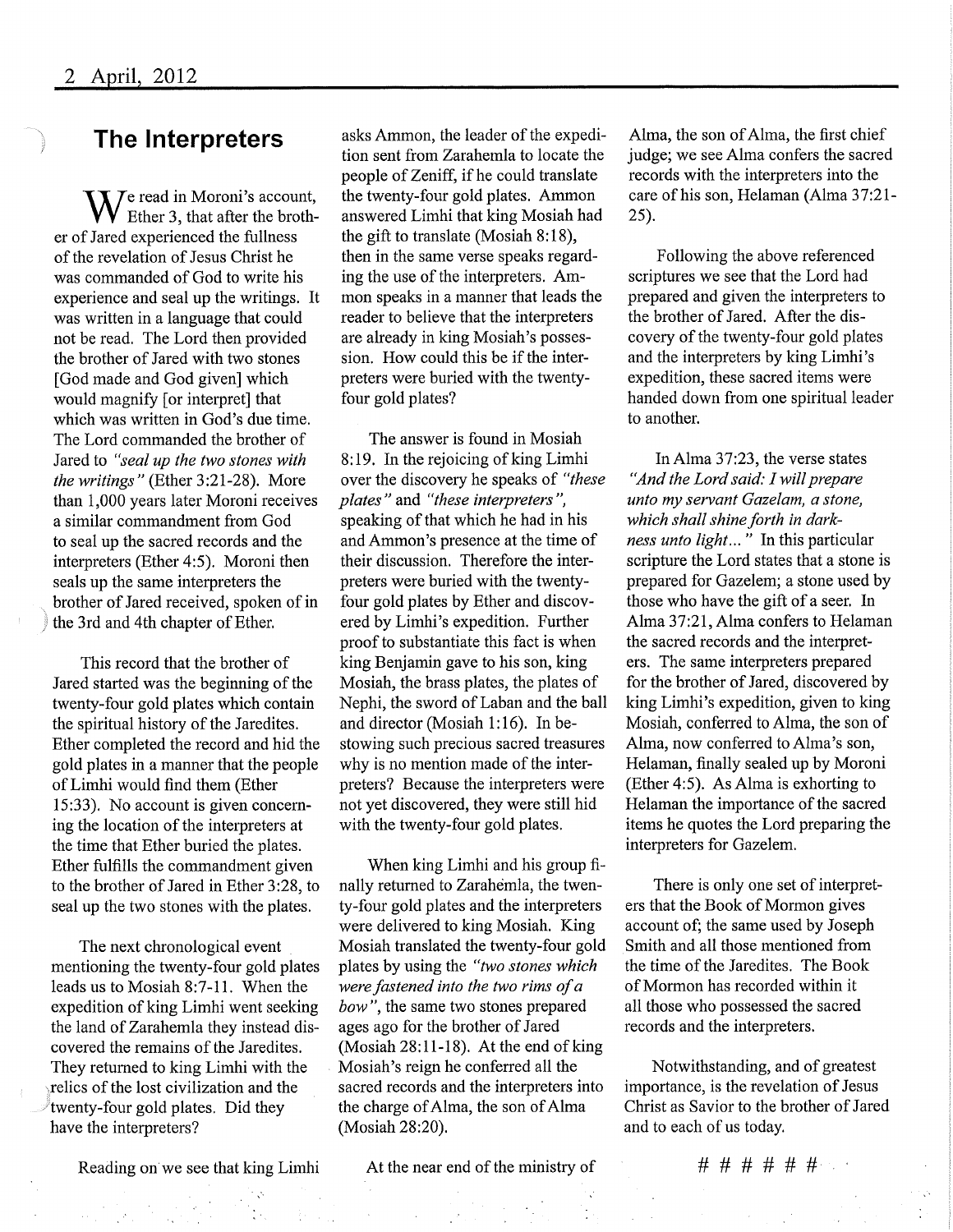

## $Purpose - Mission - Vision$

#### Purpose Statement

• To fulfill the plan of God by bringing salvation through Christ to all people.

## Mission Statement

- The Church of Jesus Christ will teach the Gospel to all nations baptizing them in the name of the Father, and of the Son, and of the Holy Ghost; teaching them to observe all things commanded by Jesus Christ.
- To draw Israel to Christ through an effort focused on the Native Americans of North and South America,

## Vision Statement

• The full manifestations of God's Spirit and power among the Saints, resulting from living and worshipping in unity and righteousness, stimulate continuous growth of the Domestic Church-even at a rate of doubling over a five year period—while strengthening the International Church.

^he understanding ofPERFEC- $\blacksquare$  TION in the sight of God is quite simple—live each day without sin. In today's very sinful world we are each inundated with temptation, immorality, tolerance of abominable sins in everyday life, laws protecting sin—and the list goes on. So how is it possible to live each day without sin?

Always remember this very important verse of scripture: I Nephi 3:7 "And it came to pass that I, Nephi, said unto my father:  $I$  will go and do the things which the Lord hath commanded, for I know that the Lord giveth no commandments unto the children of men, save he shall prepare a way for them that they may accomplish the thing which he commandeth them. "

Jesus indeed commands His children to be PERFECT and He has prepared a way for His children to be PERFECT; notwithstanding, we are never permitted to claim we are PERFECT: only Almighty God is the judge of PERFECTION. It is a goal that we strive to attain day by day.

Another very important scripture: Moroni 10:32,33 "Yea, come unto Christ, and be perfected in him, and deny yourselves of all ungodliness; and if ye shall deny yourselves of all nngodliness and love God with all your might, mind and strength, then is his grace sufficient for you, that by his grace ye may be perfect in Christ; and if by the grace of God ye are perfect in Christ, ye can in nowise deny the power of God. And again, if ye by the grace of God are perfect in Christ, and deny not his power, then are ye sanctified in Christ by the grace of God, through the shedding of the blood of Christ, which is in the covenant of the Father unto the remission of your sins, that ye become holy, without spot. "

"Be Ye Therefore Perfect"

In our very sinful world Jesus Christ commands us to be PERFECT. Impossible? NO! Follow the scriptures. The steps to accomplish perfection are clearly and simply stated by Moroni. The part we have difficulty with is "deny yourselves of all ungodliness". We must make wise choices, sometimes quick but prudent decisions, exercising free-will with Godfearing carefulness.

Scripture to live by: II Nephi 32:9 "But behold,  $I$  say unto you that ye must pray always, and not faint; that ye must not perform any thing unto the Lord save in the first place ye shall pray unto the Father in the name of Christ, that he will consecrate thy performance unto thee, that thy performance may be for the welfare of thy soul." Bottom line—ALWAYS PRAY!

If a situation becomes too tempting remember this verse: I Corinthians 10:13 "There hath no temptation taken you but such as is common to man: but God is faithful, who will not suffer you to be tempted above that ye are able; but will with the temptation also make a way to escape, that ye may be able to bear it." We must endeavor to live each day without sin—PERFECTION: Always pray for divine direction in all our decisions; Always pray for the spiritual strength to choose good and refuse evil. May the Lord grant us sufficient grace to remain on the path that leads to PERFECTION!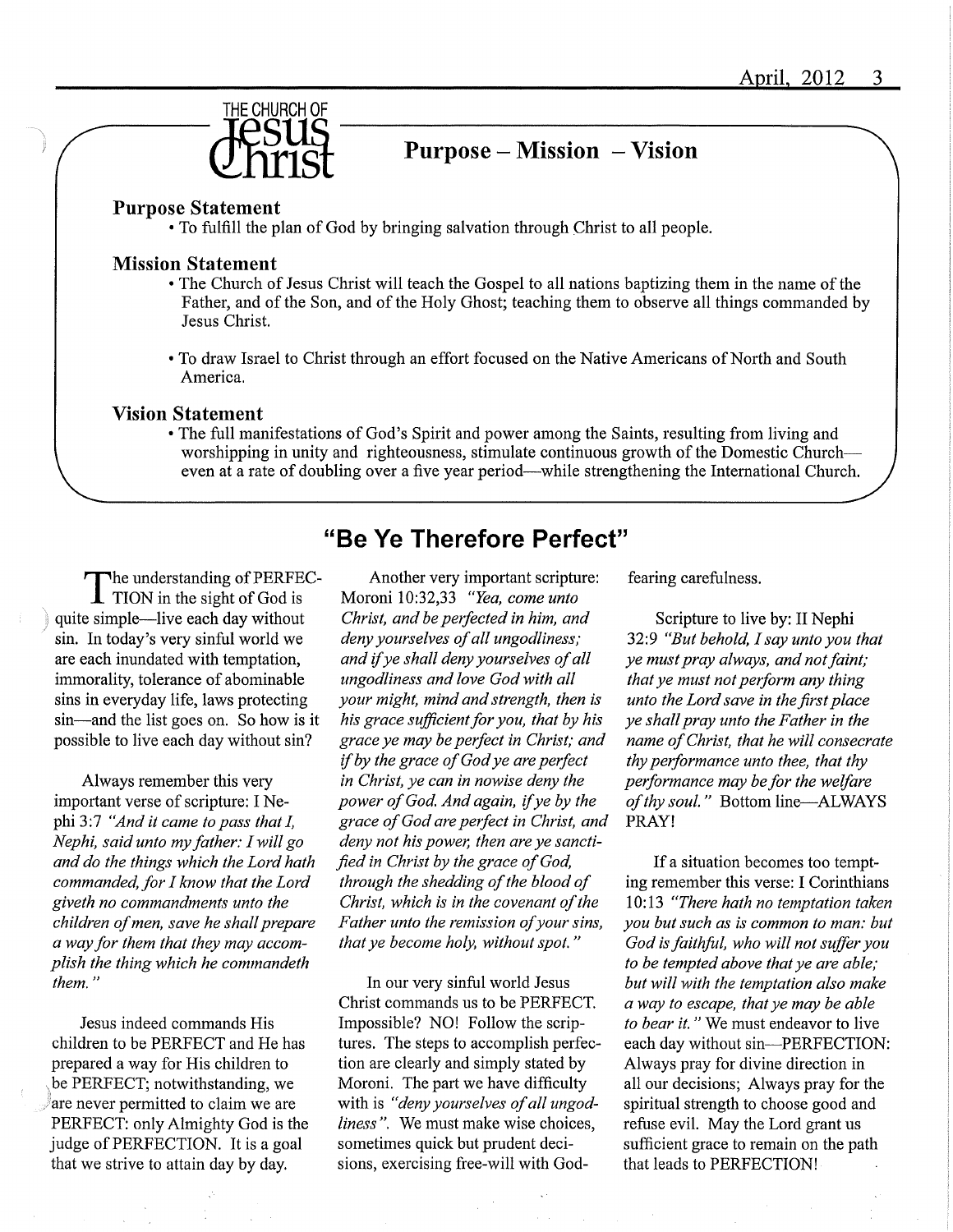## 50th Anniversary of the San Carlos Mission

Continued from Page 1

When I look through our church's photo album and listen to Brother Dan and Sister Delores recount the memories from those old photographs, I am always captivated by their stories and I can feel the love that they have for the Church and for the people of my tribe. Looking through those old photographs, I realize that times were much different then. The church had the first water well on the east side of the San Carlos River. We now have all the modem day luxuries and sometimes take them for granted—Simple things like hot and cold running water, paved roads, telephones, automobiles, adequate housing, etc. Back then living conditions were meager. Some of the people still lived in traditional Apache Wickiups, with no electricity or plumbing. The roads were made of dirt. Many personal sacrifices were made. All of which were done so that we, the seed of Joseph, can be brought out of obscurity and be given the teaching of the Restored Gospel.

The 50th Anniversary is one of importance and worthy of recognition. In the Bible it is known as the year of jubilee. All debts and sins were forgiven. The land was given an extra year of rest. Nothing was sown nor reaped. (Leviticus 25:11) The 50th year for our church began on November 19, 2011, and God saw fit to bless it with 13 baptisms and six reinstatements all within a period of three weeks. I was one of the 13 newly baptized and I have a new-found hope and love for life since making that commitment to serve God. Since then we have witnessed the church pews begin to fill up, which is a welcome  $\frac{1}{2}$ ight considering how many seats were empty before. Our church is alive and thriving, we have 75-100 people attending weekly.

After the holidays a church committee was formed in January, 2012. Meeting weekly the committee effectively collaborated the 50th Anniversary. On February 4, 2012, the church held a potluck dinner followed by a special service. We opened with a song and prayer. It was a singspiration/testimony type of service. The night was wonderful as we got to fellowship with one another and met the visiting church members who travelled to join us in our celebration, The highlight of that night was all the wonderful songs and heartfelt testimonies that we heard.

The following day on February 5, 2012, the 50th Anniversary event took place. All the planning had paid off as the event proceeded without a flaw. The youth of our church saw to the parking lot as we expected many visitors and they also served as ushers. Their love of God was visible to all as they helped and took part on this special day.

Agenda for the day was as follows:

• Opening remarks: Brother Dan Piccuito

• Master of Ceremonies: Brother Terry Ross

• Church Choir: song performed in Apache by senior members of the church.

• Remarks by: Brother Pete Giannetti, Southwest Region President

• Remarks by: Brother Brian Martorana. Southwest Evangelist Chairman

• Special song: Church Youth Choir performed a unique medley of their favorite songs

• Remarks by: Brother Joel Gehly, Native American Outreach Committee Chairman

• Special remarks: The First and For-

mer Chairwoman of the San Carlos Apache Tribe, Kathy Kitcheyan

• Special presentation: Current San Carlos Apache Tribal Chairman, Terry Rambler presented a custom plaque recognizing and honoring The Church of Jesus Christ for the dedication and commitment to the people of the tribe

• Special guest speaker: Brother Paul Palmieri, President of the Church

• Special song: Church members and Brothers Jack, Alder, and Fernando Kayson

• Power Point presentation: Sister Andrea James gave a Power Point presentation of the construction of the Church and its later expansion, church events and all the baptisms.

• Acknowledgment of past missionaries that have served: Brother Terry Ross,

• Special gift presentation: Sisters Karen Key and Kathy Perry presented Brother Dan and Sister Delores Picciuto with two Pendleton blankets. This was a gift from the church members as a token of appreciation for their dedication to the people of the tribe.

• Closing remarks: Brother Vemon James, Sr., Deacon

• Closing song: Sister Cheryl Stuart sang "Standing on Holy Ground"

• Closing prayer by: Apostle Tom Liberto

The anniversary event was a major success. Each guest speaker was a blessing to hear, their words were inspirational, and each delivered a unique message about the Church. Immediately following the service lunch was catered and served.

I look forward to our 75th Anniversary, and to see what positive changes come about in the next twenty-five years.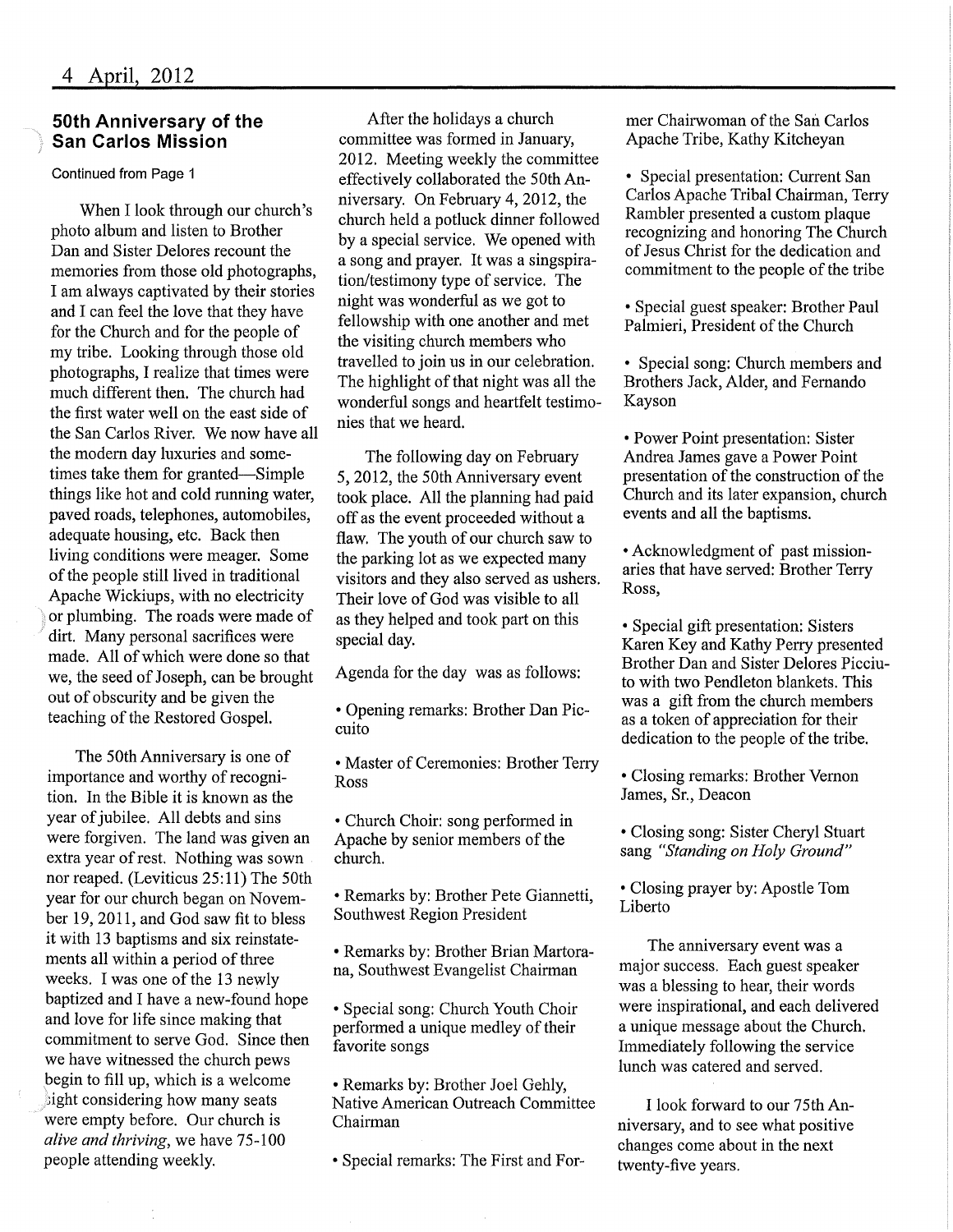# THE CHURCH OF

EDITOR-IN-CHIEF Carl Huttenberger, Jr. 62 Dogwood Court Jamesburg, NJ 08831

ASSISTANT EDITOR Donald Ross 649 North Allerton Ct. Moon Township, PA 15108-3291

> **CONSULTANTS** AIex Gentile Paul Liberto Leonard A. Lovalvo Anthony Scolaro

OFFICE MANAGER Cathy Gentile

GMBA EDITOR Daniel Stone 11471 NW 45th PI Sunrise, FL 3323-1016

GENERAL CIRCLE EDITOR Angela Yoder 211 Falls Church Road Imperial, PA 15126-9304

REGION EDITORS

ATLANTIC COAST Michael Zaino 2410 Birchwood Court North Brunswick, NJ 08902

GREAT LAKES Carolynn O'Connor 8007 Schneider Rd. Manchester, MI 48158

**MIDWEST** Joshua Gehly 214 West Front Street Apt. 2 Erie, PA 16507

PACIFIC Anthony R. Cardinale 2857 E.AIden Place Anaheim,CA 92806

PENN-MID ATLANTIC Martha Gehly 84 Lazy Livin Lane Front Royal, VA 22630

**SOUTHEAST** Diane Maddox 5465 Third Road Lake Worth, FL 33467

**SOUTHWEST** Anthony Scolaro 4831 West Oakland Street Chandler, AZ 85226

THE GOSPEL NEWS (ISSN 0279- 1056) is published monthly for \$18.00 per year by The Church of Jesus Christ PRINT HOUSE, World Operations Center, 110 Walton Tea Room Road, Greensburg, PA 15601- 9998,724-837-7799. Periodical postage paid at Greensburg, Pennsylvania and additional mailing offices.

POSTMASTER; SEND ADDRESS CHANGES TO: THE GOSPEL NEWS BUSINESS OFFICE, World Operations Center, 110 Walton Tea Room Road, Greensburg, PA 15601-9998.

# Message from the Editor..

'his issue of the Gospel News, April 2012, will mark my last as Gospel News Editor. I am so thankful that God has now provided a successor, Sister Carolynn 0'Connor, to this wonderful position. I am certain that the ideas and changes you will see come to fruition in The Gospel News will be exciting and a great blessing to all readers.

For over 11 years, I have had the great honor of assembling the Gospel News, and have tried with the help of God to make sure each issue brought to you blessings, excitement, missionary news, inspired teachings, and wonderful commentaries. Writing my "Editorial Viewpoint" each month has been nothing short of God's divine intervention. Each editorial was inspired completely by God; often times not even my own words or thoughts. I truly have always prayed that the words would stir your hearts to a greater understanding of God's incredible love for us, His children, and His plan and purposes for our future. Over the past decade, many great things have happened in The Church of Jesus Christ. Most notably, we have seen explosive growth of the Church internationally. We have read about places around the world where there have been hundreds baptized. We have read about countries that some of us have never even heard about, where the Church has made inroads. We have read about great miracles in these foreign lands. What an exciting time we are living in!

Recently there has been a greater focus on the Church in the United States. Upon this Promised Land, people need more than ever to turn back to God. This land of America will someday soon be the land of Zion, where we will live in the Peaceful Reign. Our efforts are now focused on bringing as many as we can on board the ark of safety, including a stronger effort to reach those of the seed of Joseph. With each passing day, we draw closer and closer to some of the great promises God has for His people and the House of Israel upon this land. We cannot grow tired, or become weary during this time. God has shown us that we need to focus on our children, ensuring that we do not let them get entangled in the snares and tricks of the devil. It is truly a time of revival in The Church of Jesus Christ. With revival will come much opposition and challenges by the enemy. Like a woman travailing to bring forth a child, the Church is travailing more than ever to bring about the fullness of God's kingdom upon the earth. But won't it be worth it all when we "See the Morning Light"? The Gospel News has attempted to stir our hearts to spiritual action and awakening. Based on the hundreds of letters and comments I have received over the years, we have been successful.

Personally, the past decade has also brought me much change. I lost both parents and a brother to tragic deaths. However, as I have stated before, it is only tragic in our human eyes, but through our spiritual eyes the promise of Paradise after death, brings me joy and happiness for them. Both of my children were born during this past decade, one of whom was born autistic, and then miraculously healed of this affliction of the mind. September 11, 2001, occurred during this past decade as well, and you have all heard my testimony ofbeing in New York City on that fateful day. God truly sent His angels to protect me and many others who were calling upon His name on that day. The world has changed much in the past decade, but one thing has not changed—Jesus Christ is the same yesterday, today and forever. He will never change. He will never leave us, nor forsake us. His arms are open wide all day long for whoever would want to find shelter in Him. He is our closest friend, our father, our all in all. Oh, how He loves us! We fail Him so many times, but He never turns us away, but patiently and lovingly carries us along through life. What would we do without Him? Where would we be without His precious Church? Who would we turn to other than our beloved brothers and sisters?

I love you all very much and thank all those who have contributed to The Gospel News during my tenure. Just like the Church, the Gospel News will continue on, and I, like you, will continue to look for it in my mailbox each month as a source of inspiration and upliftment. May God richly bless you all and bless our new Gospel News Editor as abundantly as He has blessed me these past 11 years.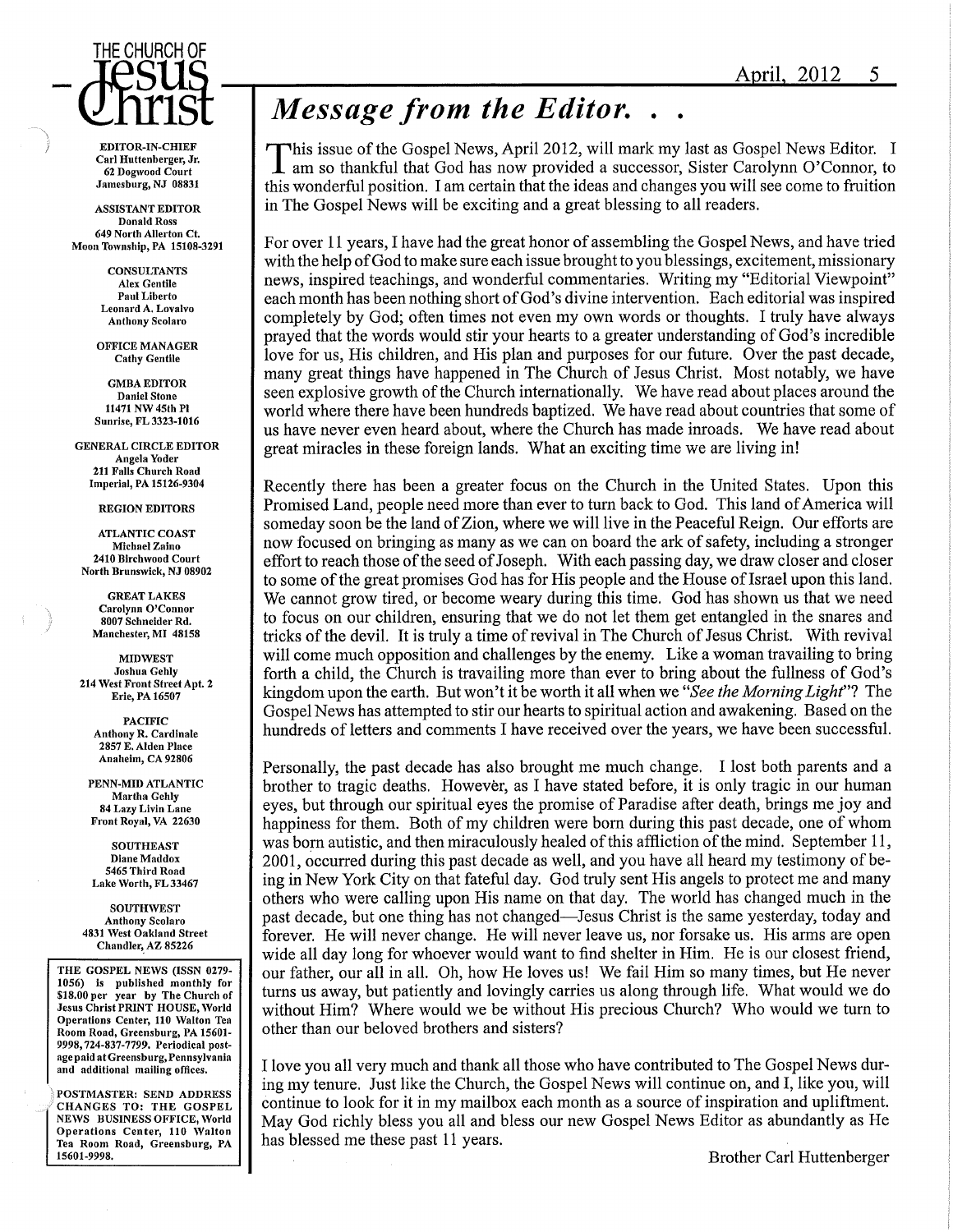# The

# Children's

# Corner

By Sister Jan Bork

## The Easter No One Could Forget (Ill Nephi)

D ear Boys and Girls,

At the time we now call the first Easter, in the Promised Land of the Americas, the people had just gone through twenty-five years of warfare with the Gadianton robbers. God had the good people gather in family groups in one huge valley. They built big strong walls around their city. They brought all of their food, animals, possessions and weapons with them. Then there was nothing left in the land so the robbers ran out of food as they waited outside the walls. They only went out to battle if God told their leaders to send them. There were many hideous battles but God saved and protected the good people over and over.

After one final battle with the robbers, the war was over. Families could return to their homes. For a couple of years there was great peace and everyone got along. But then some people wanted more power. They wanted to set up a king so they could control everyone. The people began to be separated because some received great learning because of their riches and some were ignorant because of their poverty (see III Nephi 6:12). There began to be great inequality in the land and the church began to be broken up. There was a group of strong believers, the Lamanites, which had been con-



verted to the true faith. They remained steady and immoveable, willing to keep the laws of God. And God sent out prophets and preachers to warn everyone to repent and be fair and loving to each other.

But the devil had great power puffing the people up with pride and tempting them to hunt for power, authority, and riches and the unimportant things of the world. They did not want to hear the preachers and prophets God sent to them telling them they were doing wrong. They already knew that.

A secret group got together mostly made up of the chief judges and lawyers who hated hearing about Christ. These men knew better! They were all sinning against great knowledge, because they all had been taught about God's plan for them. And many had even been alive when Samuel the Lamanite told them to look for a sign in the heavens showing that the Savior, Jesus Christ,was born. They saw the sign of a day and a night and a day when a new star came. They also had been there when through much prayer; God had protected them and let them win over the Gadianton robbers. A few years had passed and now they turned away from God.

They were listening to the devil. They killed the chief judge and some of the prophets in secret then they lied and protected their evil friends. They had secret plans to get a king so they

could rule over everyone else. The rest of the country did not want this. They all divided into huge family groups, or tribes. At first, they decided not to fight against each other and an uneasy time of peace went on.

They were not following God, and each group made up their own laws. But time was passing. By the thirty-third year their hearts were turned against God (see III Nephi 7:14). Yet, there was still a group of true believers. One of them, named Nephi after the Nephi who came over in the old days, became a great preacher.

God gave Nephi great power and authority. Angels visited him daily. When he preached, they could not disbelieve. When a mob threw rocks and killed his younger brother, God gave Nephi the power to pray for him and raise him from the dead. When the people saw it they were angry with him because of his power from heaven. And Nephi did many more miracles in the sight of the people, in the name of Jesus. Many people were reminded of God's love, were sorry and were baptized with water.

And the people began to look for the other sign that Samuel the Lamanite had told them about thirty-four years ago. The sign was that there should be darkness for the space of three days over the face of the land. This was the sign that Jesus would be coming. Of course, the sinners made fun of the believers even though they had all seen and felt the incredible power and love of God. People began to argue and wonder if it was truly going to happen, and the evil people fought the good ones.

And it came to pass in the thirtyfourth year, in the first month, on the fourth day, there arose a great storm,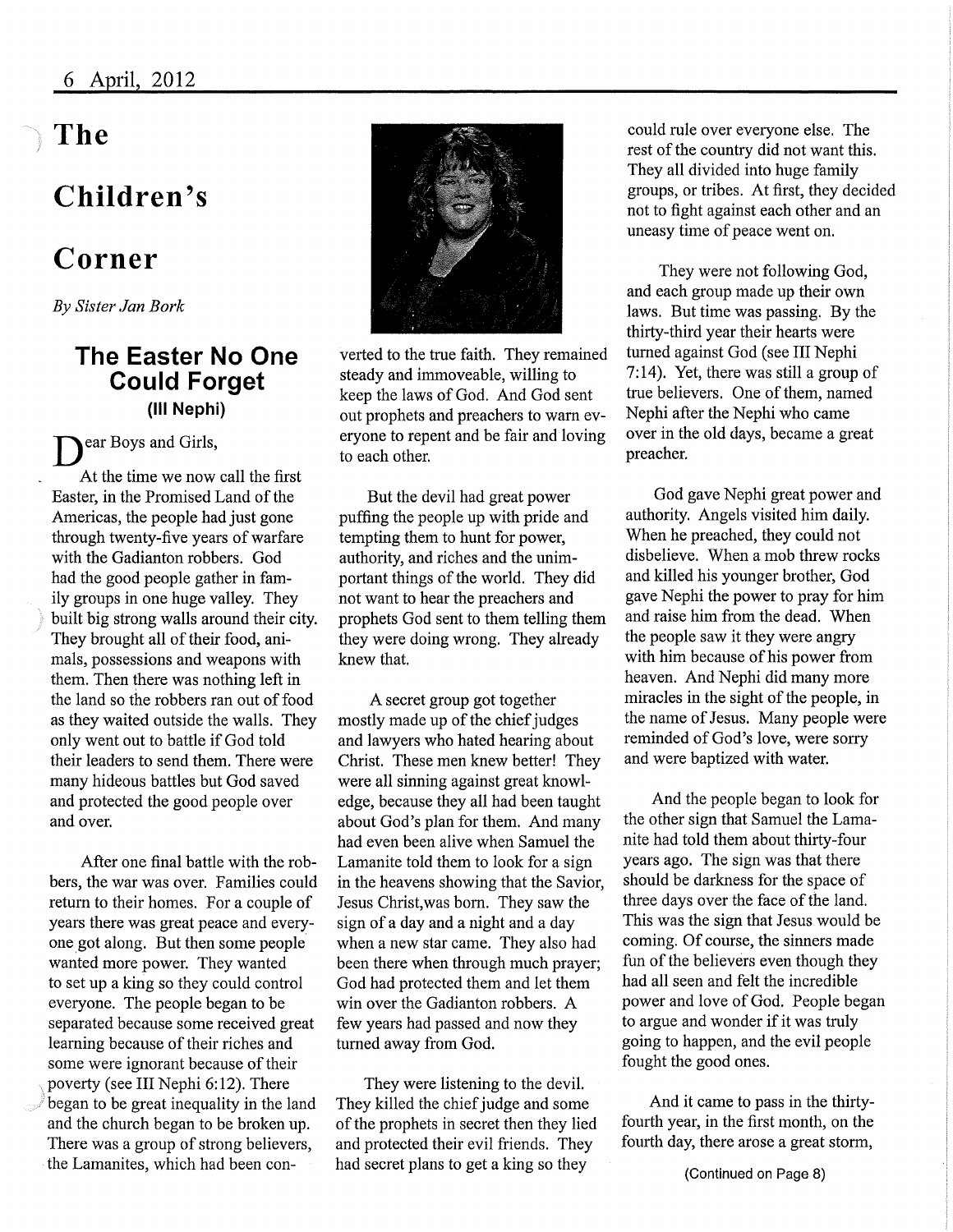

## 12 Points Bike Ride of 2011

By Brothers Edmond Buccellato and Sal Azzinaro



'n the summer of 2011 the Simi -Valley Branch of The Church of Jesus Christ was presented with a unique opportunity. The Simi Valley Boy Scouts of America asked the Church to participate in a Boy Scout event called the "12 Points Bike Ride of 2011". The objective of this annual bike ride is to expose these young men to a variety of faith based lifestyles to promote understanding and respect for all of God's creation.

The bike ride would include twelve churches of various faiths in the Simi Valley area. Each church would give twenty minute presentations outlining their faith and reserving the final five minutes to incorporate part of the Boy Scout Law into a mini sermon.

The Simi Valley ministry informed the Pacific Region of this opportunity and was granted permission to participate.

On October 15, 2011, Brother Ed Buccellato and Brother Sal Azzinaro represented the Simi Valley ministry of the Church in this presentation. The

audience included approximately 200 Boy Scouts, parents, and Boy Scout leaders. Due to the large attendance, the presentation was divided into two groups. The meeting was opened in prayer.

Our objective was to explain the faith of our Church, our basic Church structure, and the ordinances we practice which were instituted by Jesus Christ almost 2000 years ago.

The information was a collaboration of previously authorized Church sources, such as the Church website.

The subjects covered were the establishment of the Church, our independence from any other religious group, the structure and ordinances of the Church, and mission statements as outlined on the Church website. Scriptural references were incorporated at appropriate parts of the presentation.

It was emphasized that we believe in the King James version of the Bible, [the record of Judah] and the Book of Mormon [the record of Joseph, Native

Americans, on this land of America] to be the Word of God and are to be used together as referenced in the Bible. (Ezekiel 37:16,17).

At this point we transitioned to our assigned "Point" of the Scout Law, which is HELPFUL, and how it ties into our faith.

Jesus Christ's story about the Good Samaritan, Luke 10:25-37, turned out to be a way to relate scripture with the Scout Law. We also referenced Matthew 22:36, where Jesus answers a question about the "greatest" commandment".

The Scouts were told that it is our duty as responsible members of our society to respect, administer, and be HELPFUL to the needs of others that cross our path in life. Many times these situations are tests of our faith and beliefs. Although we must always exercise good judgment and discemment in these opportunities, it is clear that Jesus intended that we treat each other as neighbors, bound together in a Christian society that serves God to the best of our ability.

It is also clear that Scout Law is based on good moral judgment and that each "Point" serves to strengthen our communities and build a good foundation for the youth of our society.

The Scouts were sent off with the message that this was their time to establish this foundation in their life.

This humbling experience was quite a blessing for our ministry and only God knows how seeds planted will provide fruit for the labor.